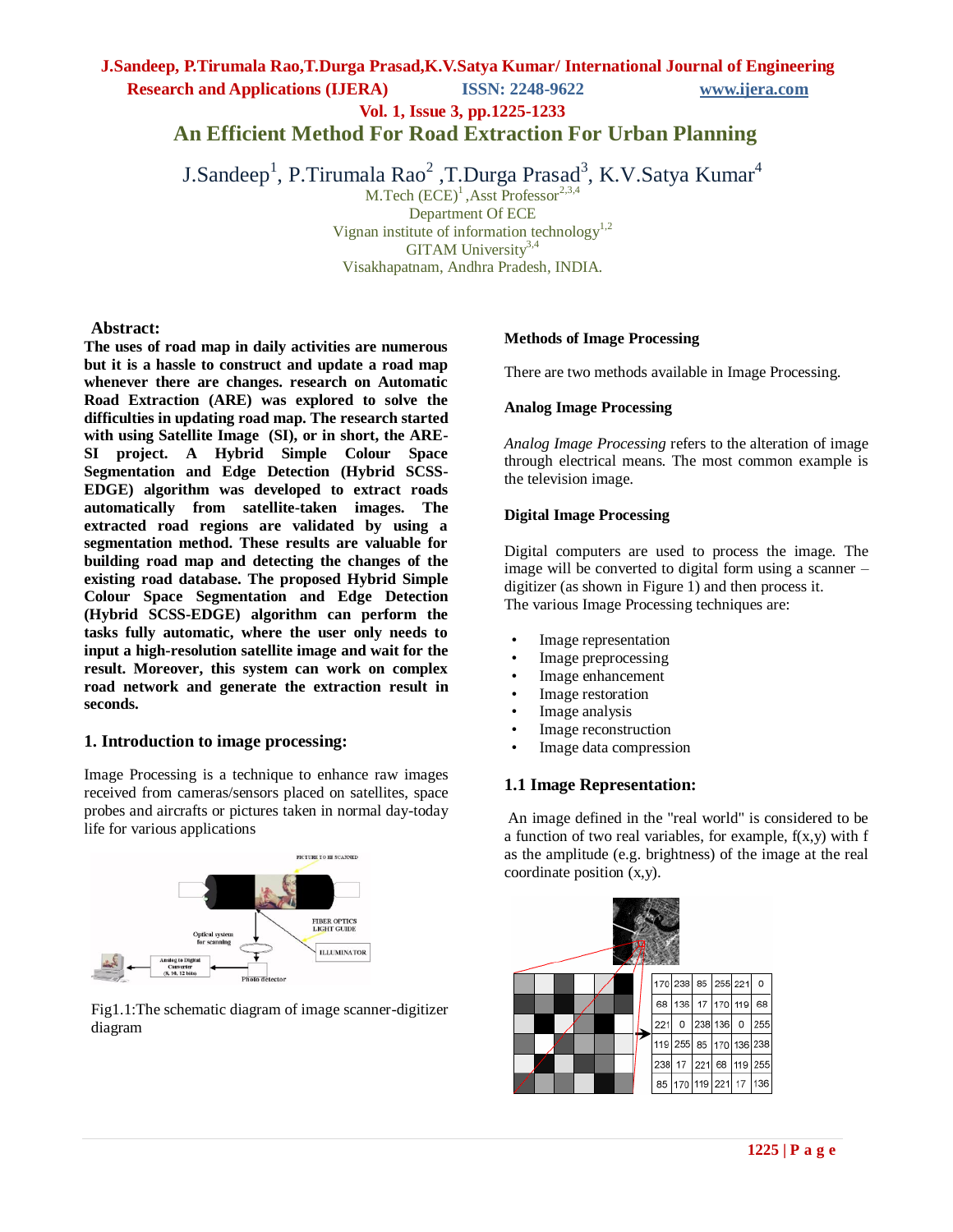**Vol. 1, Issue 3, pp.1225-1233**

### Fig 1.2: Image Representation

The 2D continuous image  $f(x,y)$  is divided into N rows and M columns. In fact, in most cases  $f(x,y)$ --which we might consider to be the physical signal that impinges on the face of a sensor. Typically an image file such as BMP, JPEG, TIFF etc., has some header and information which usually includes details like format identifier (typically first information), resolution, number of bits/pixel, compression type, etc.

### **1.2 Image Preprocessing**

### **1.2.1 Scaling**

The theme of the technique of magnification is to have a closer view by magnifying or zooming the interested part in the imagery. By reduction, we can bring the unmanageable size of data to a manageable limit.

### **1.2.2 Magnification**

This is usually done to improve the scale of display for visual interpretation or sometimes to match the scale of one image to another.



Fig 1.3: Image Magnification

### **1.2.3 Reduction**

To reduce a digital image to the original data, every  $m<sup>th</sup>$ row and m<sup>th</sup> column of the original imagery is selected and displayed. Another way of accomplishing the same is by taking the average in 'm x m' block and displaying this average after proper rounding of the resultant value.



Fig1.4: Image Reduction

### **1.2.4 Rotation**

Rotation is used in image mosaic, image registration etc. One of the techniques of rotation is 3-pass shear rotation, where rotation matrix can be decomposed into three separable matrices.



Fig 1.5: Image Rotation

### **1.2.5 Mosaic**

Mosaic is a process of combining two or more images to form a single large image without radiometric imbalance. Mosaic is required to get the synoptic view of the entire area, otherwise capture as small images.



Fig 1.6: Image Mosaicking

### **1.2 Image Enhancement Techniques**

Sometimes image obtained from satellites and conventional and digital cameras lack in contrast and brightness because of the limitations of imaging sub systems and illumination conditions while capturing image. Images may have different types of noise. In image enhancement, the goal is to accentuate certain image features for subsequent analysis or for image display.

### **2. IMAGE EDGE DETECTION**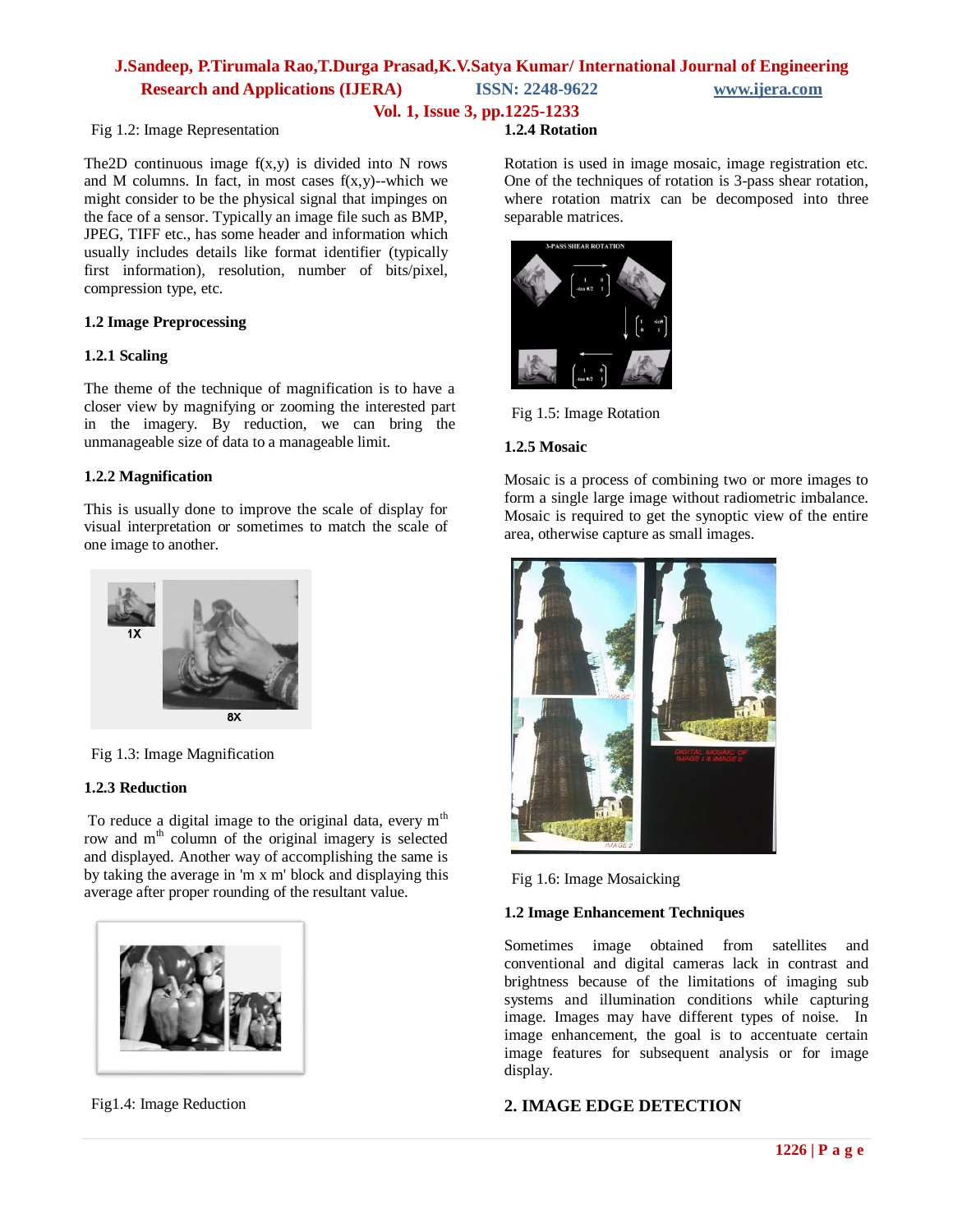### **Vol. 1, Issue 3, pp.1225-1233**

**Introduction**

Edges are boundaries between different textures. Edge also can be defined as discontinuities in image intensity from one pixel to another pixel. There are many methods to make edge detection. The most common method for edge detection is to calculate the differentiation of an image. Another method for edge detection uses Hilbert Transform. And we have proposed a new method called short response Hilbert transform (SRHLT) that combines the differentiation method and the Hilbert transform method.

A more accurate algorithm for corner and edge detections that is the improved form of the well-known Harris' algorithm is introduced. First, instead of approximating |*L*  $[m+x, n+y]$ –*L*[*m*, *n*]|2 just in terms of *x*2, *xy*, and *y*2, we will approximate  $|L[m+x, n+y]-L[m, n]|(L[m+x, n+y] L[m, n]$ ) by the linear combination of *x*2, *xy*, *y*2, *x*, *y*, and 1. There are 6 bases different from 3 bases.



Fig 7: Step edges. (a) The change in level occurs exactly at pixel 10. (b) The same level change as before, but over 4 pixels centered at pixel 10. This is a *ramp* edge. (c) Same level change but over 10 pixels, centered at 10. (d) A smaller change over 10 pixels. The insert shows the way the image would appear, and the dotted line shows where the image was sliced to give the illustrated cross-section.



Fig 8: The effect of sampling on a step edge. (a) An ideal step edge. (b) Three dimensional view of the step edge.

(c) Step edge sampled at the center of a pixel, instead of on a margin. (d) The result, in three dimensions, has the appearance of a staircase.

#### **2.1. Fist-Order Derivative Edge Detection:**

$$
\nabla \mathbf{f} = \begin{bmatrix} G_x \\ G_y \end{bmatrix} = \begin{bmatrix} \frac{\partial f}{\partial x} \\ \frac{\partial f}{\partial y} \end{bmatrix}.
$$
\n(0.1)

An important quantity in edge detection is the magnitude of this vector, denoted M*f*,

Where 
$$
\nabla f = |\nabla \mathbf{f}| = \sqrt{G_x^2 + G_y^2}
$$
 (0.2)

Another important quantity is the direction of the gradient vector. That is,

angle of 
$$
\nabla \mathbf{f} = \tan^{-1} \left( \frac{G_y}{G_x} \right)
$$
 (0.3)

Computation of the gradient of an image is based on obtaining the partial derivatives of ∂*f/*∂*x* and ∂*f/*∂*y* at every pixel location. Let the 3×3 area shown in **Fig**. 1.1 represent the gray levels in a neighborhood of an image. One of the simplest ways to implement a first-order partial derivative at point *z*5 is to use the following Roberts Cross-gradient operators:

$$
G_x = (z_9 - z_5) \tag{0.4}
$$

and

$$
G_y = (z_8 - z_6) \tag{0.5}
$$

These derivatives can be implemented for an entire image by using the masks shown in Fig. 1.2 with the procedure of convolution. Another approach using masks of size 3×3 shown in Fig. 1.3

$$
G_x = (z_7 + z_8 + z_9) - (z_1 + z_2 + z_3)
$$
 (0.6)  
and

$$
G_y = (z_3 + z_6 + z_9) - (z_1 + z_4 + z_7) \tag{0.7}
$$

a slight variation of these two equations uses a weight of 2 in the center coefficient:

$$
G_x = (z_7 + 2z_8 + z_9) - (z_1 + 2z_2 + z_3) \tag{0.8}
$$

$$
G_x = (z_7 + 2z_8 + z_9) - (z_1 + 2z_2 + z_3)
$$
(0.8)  

$$
G_y = (z_3 + z_6 + z_9) - (z_1 + z_4 + z_7)
$$
(0.9)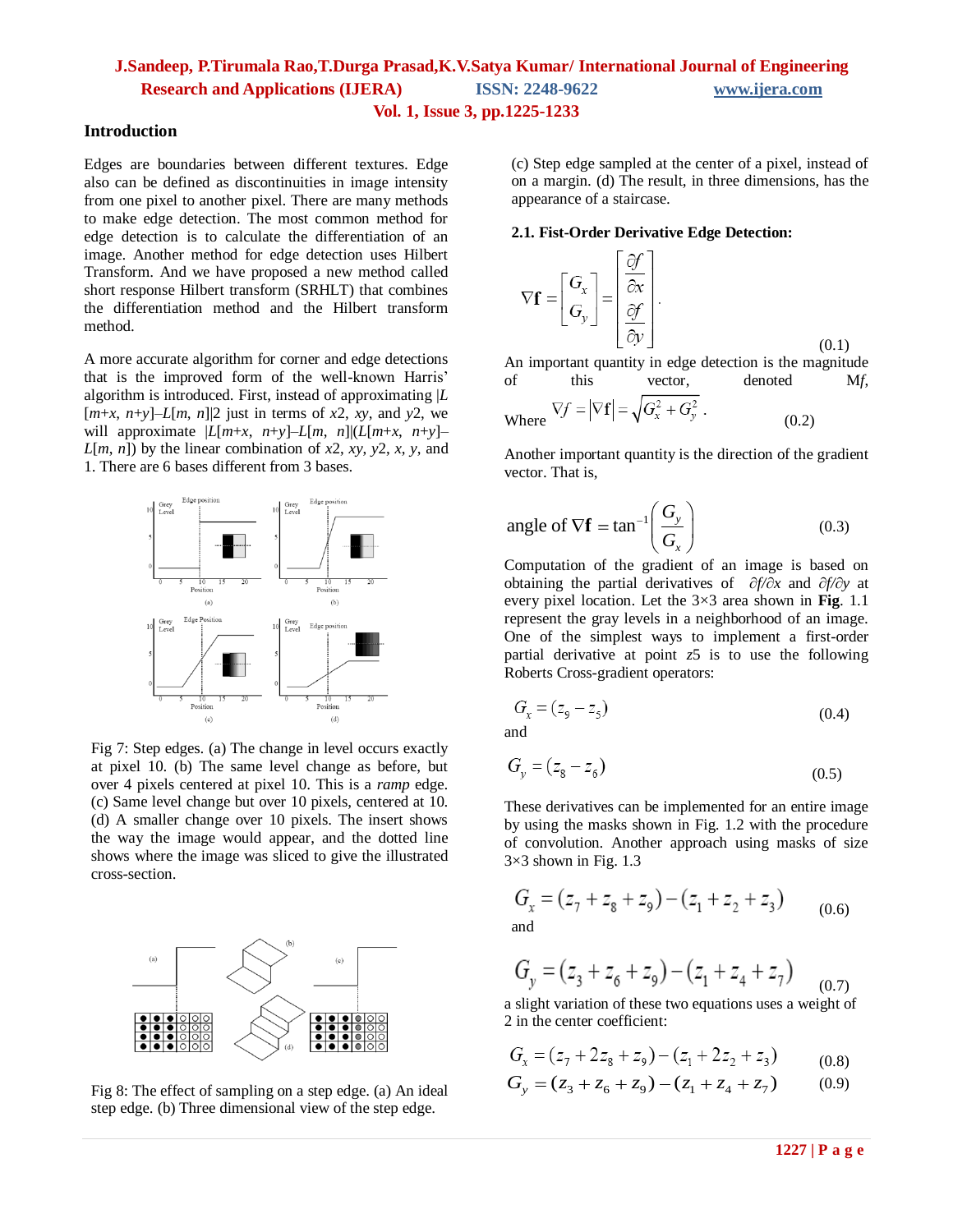**Vol. 1, Issue 3, pp.1225-1233**

A weight value of 2 is used to achieve some smoothing by giving more importance to the center point. Fig.1.4, called the Sobel operators, is used to implement these two equations.

| $Z_1$ | $Z_2$ | $Z_3$          |
|-------|-------|----------------|
| $Z_4$ | $Z_5$ | $Z_6$          |
| $Z_7$ | $Z_8$ | Z <sub>9</sub> |

 **Fig**: 1.1 A 3×3 area of an image.

| $\boldsymbol{0}$ | $\boldsymbol{0}$ | $\boldsymbol{0}$ | $\boldsymbol{0}$ | $\overline{0}$ |
|------------------|------------------|------------------|------------------|----------------|
| $\boldsymbol{0}$ | $-1$             | $\boldsymbol{0}$ | $\boldsymbol{0}$ | $\overline{0}$ |
| 0                | $\boldsymbol{0}$ |                  | $\boldsymbol{0}$ | 1              |

**Fig**. 1.2 The Roberts operators.

 $\overline{0}$ 

 $-1$ 

 $\overline{0}$ 

 $\mathbf{1}$ 1  $\mathbf{1}$ 

| $-1$           | $-1$           | $-1$           | $-1$ | $\theta$       |
|----------------|----------------|----------------|------|----------------|
| $\overline{0}$ | $\overline{0}$ | $\overline{0}$ | $-1$ | $\overline{0}$ |
|                |                |                | $-1$ | $\theta$       |

**Fig**. 1.3The Prewitt operators.

| $-1$   $-2$   $-1$ |  |        | $-1$ 0 1                                             |  |
|--------------------|--|--------|------------------------------------------------------|--|
| $0 \mid 0 \mid 0$  |  |        | $-2 \begin{array}{ c c c } \hline 0 & 2 \end{array}$ |  |
|                    |  | $-1$ 0 |                                                      |  |

**Fig**. 1.4 The Sobel operators.

### **2.2. Second-Order Derivative Edge detection**

The Laplacian of a 2-D function  $f(x, y)$  is a second-order derivative defined as

$$
\nabla^2 f = \frac{\partial^2 f}{\partial x^2} + \frac{\partial^2 f}{\partial y^2}
$$
 (1.1)

There are two digital approximations to the Laplacian for a 3×3 region:

$$
\nabla^2 f = 4z_5 - (z_2 + z_4 + z_6 + z_8)
$$
\n
$$
\nabla^2 f = 8z_5 - (z_1 + z_2 + z_3 + z_4 + z_6 + z_7 + z_8 + z_9)
$$
\n(1.2)\n(2.3)

where the *z*'s are defined in Fig. 2.1. Masks for implementing these two equations are shown in Fig. 2.1.

| $\boldsymbol{0}$ | $^{-1}$ | $\boldsymbol{0}$ |  | $-1$ | $\overline{1}$ |
|------------------|---------|------------------|--|------|----------------|
| -1               |         |                  |  | 8    |                |
| 0                | $-$ '   | 0                |  |      |                |
|                  | (a)     |                  |  | (b)  |                |

**Fig**. 2.1 Two kind of 3×3 Laplacian mask.

The Laplacian is usually combined with smoothing as a precursor to finding edges via zero-crossings. The 2-D Gaussian function

$$
h(x, y) = -e^{-\frac{x^2 + y^2}{2\sigma^2}}
$$
\n(1.3)

Where  $\sigma$  is the standard deviation, blurs the image with the degree of blurring being determined by the value of  $\sigma$ . The Laplacian of *h* is

$$
\nabla^2 h(x, y) = -\left[\frac{x^2 + y^2 - 2\sigma^2}{\sigma^4}\right] e^{-\frac{r^2}{2\sigma^2}} \qquad (1.4)
$$

This function is commonly referred to as the Laplacian of Gaussian (LOG).



**Fig**.2.2 dimension coordinates of Laplacian of Gaussian (LOG).

After calculating the two-dimensional second-order derivative of an image, we find the value of a point which is greater than a specified threshold and one of its neighbors is less than the negative of the threshold. The property of this point is called zero-crossing and we can denote it as an edge point. We note two additional properties of the second derivative around an edge: (1) It produces two values for every edge in an image (an undesirable feature); and (2) an imaginary straight line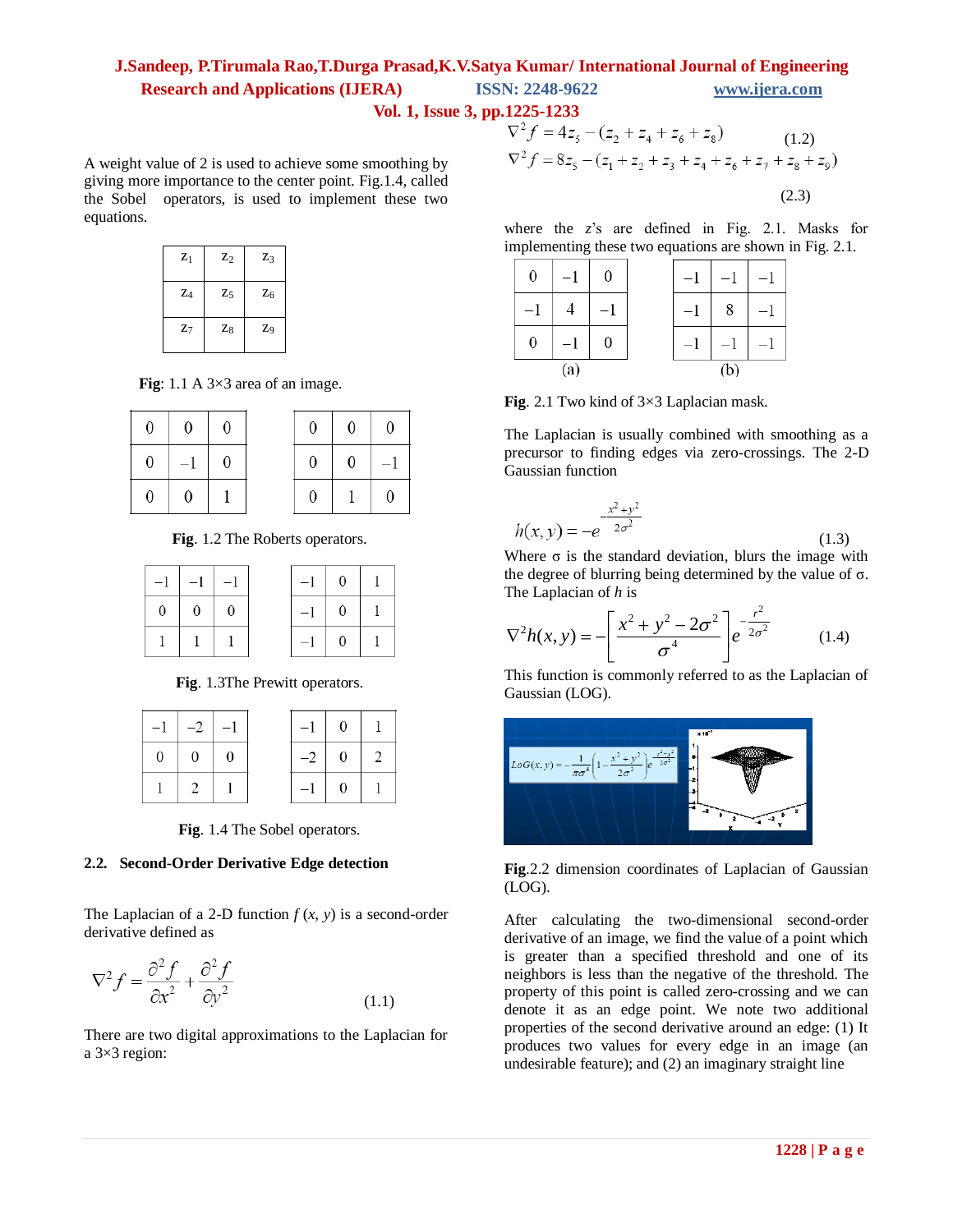**Vol. 1, Issue 3, pp.1225-1233**

joining the extreme positive and negative values of the second derivative would cross zero near the midpoint of the edge. This zero-crossing property of the second derivative is quite useful for locating the centers of thick edges.



**Fig**. 2.3 Using differentiation to detect (a) the sharp edges, (c) the step edges with noise, and (e) the ramp edges. (b)(d)(e) are the results of differentiation of  $(a)(c)(e)$ .

### 2.3**. Hilbert Transform for Edge Detection**

There is another method for edge detection that uses the Hilbert transform (HLT). The HLT is

$$
g_H(\tau) = h(x)^* g(x)
$$
, where  $h(x) = \frac{1}{\pi x}$  (2.1)

and \* means convolution. Alternatively,

 $G_{H}(f) = H(f)G(f)$ (2.2)

Where  $G(f) = FT[g(x)]$  (FT means the Fourier transform),  $G_H(f) = FT[g_H(x)]$ , and  $H(f) = -jsgn(f)$ , (2.3)

Where the sign function is defined as

$$
sgn(f) = 1 when f > 0,sgn(f) = -1 when f < 0,
$$
\n(2.4)

$$
sgn(0) = 0
$$



**Fig**. 3.1 Using HLTs to detect (a) the sharp edges, (c) the step edges with noise, and (e) the ramp edges.  $(b)(d)(e)$ Are the results of the HLTs of  $(a)(c)(e)$ 

### **2.4. Short Response Hilbert Transform for Edge Detection**

Based on Canny's criterion, we develop the short response Hilbert transform (SRHLT), which is the intermediate of the original HLT and the differentiation operation. We also find that there are many ways to define the SRHLT.

### **2.5. Improved Harri's Algorithm for Corner and Edge Detections**

First, they used a quadratic polynomial to approximate the variation around [*m*, *n*]:

$$
|L[m + x, n + y] - L[m, n]|^{2}
$$
  
=  $A_{m,n}x^{2} + 2C_{m,n}xy + B_{m,n}y^{2}$  + remained terms, (3.1)

Where *Am* ,*n*, *Bm*, *n*, and *Cm*, *n* were calculated from the correlations between the variations and a window function:

$$
A_{m,n} = X^2 \otimes w, \quad B_{m,n} = Y^2 \otimes w, \quad C_{m,n} = XY \otimes w,
$$
  
\n
$$
X = L[m,n] \otimes [-1,0,1], \quad Y = L[m,n] \otimes [-1,0,1]^T,
$$
  
\n
$$
w_{xy} = \exp[-(x^2 + y^2)/2\sigma^2].
$$
 (3.2)

Then the variations along the principal axes can be calculated from the eigen values of the following 2x2 matrix:

$$
\mathbf{H}_{m,n} = \begin{bmatrix} A_{m,n} & C_{m,n} \\ C_{m,n} & B_{m,n} \end{bmatrix} . \tag{3.3}
$$

### **Algorithm**

### **2.6. Fist-Order Derivative Edge Detection**

An important quantity in edge detection is the magnitude of this vector, denoted  $\nabla f$ , where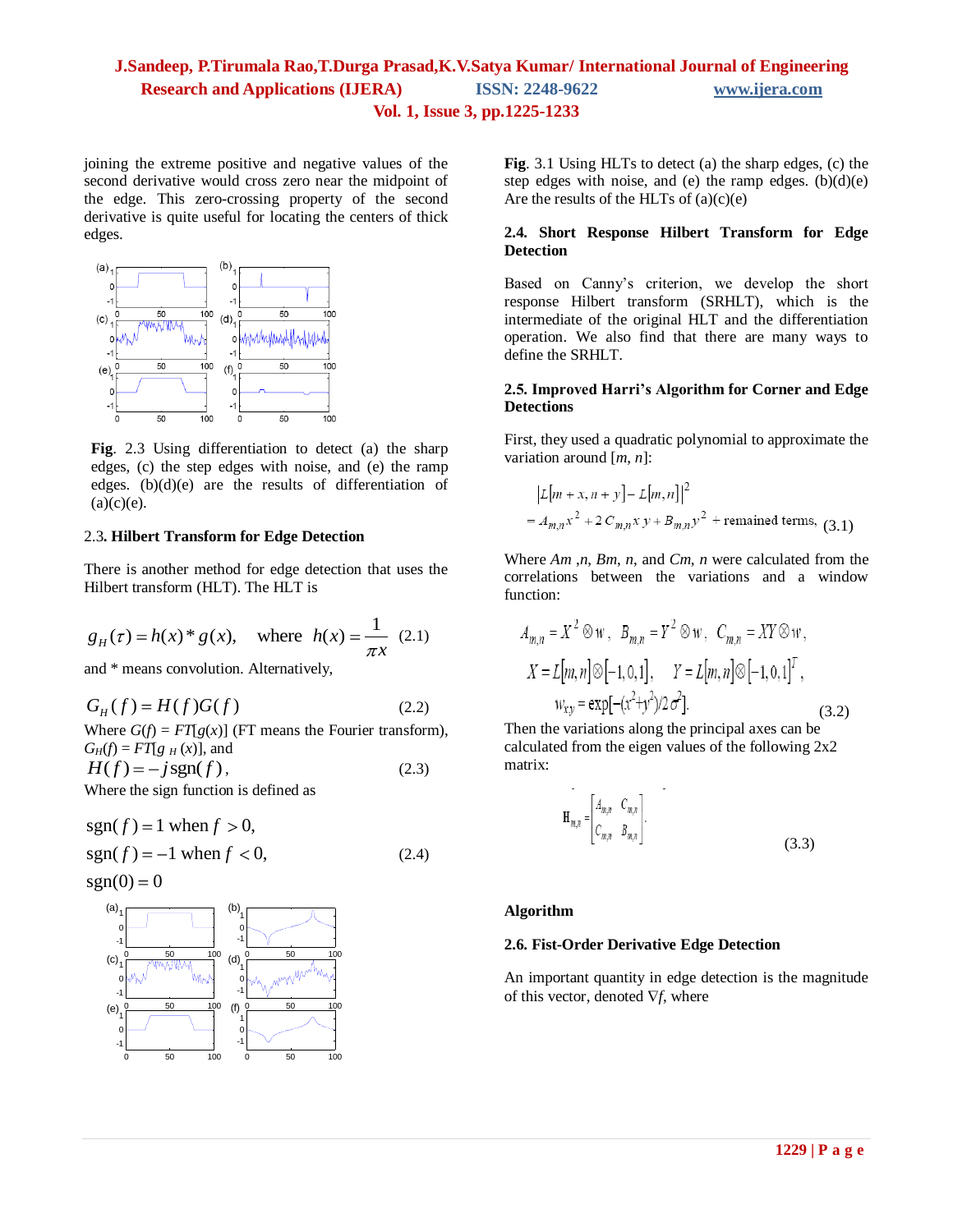

The magnitude gives the maximum rate of increase of *f*  $(x, y)$  per unit distance in the direction of  $\nabla$ **f**.

$$
\nabla f = |\nabla \mathbf{f}| = \sqrt{G_x^2 + G_y^2}
$$
 (4.2)

Another important quantity is the direction of the gradient vector. That is,

angle of 
$$
\nabla \mathbf{f} = \tan^{-1} \left( \frac{G_y}{G_x} \right)
$$
 (4.3)

where the angle is measured with respect to the *x*-axis. The direction of an edge at  $(x, y)$  is perpendicular to the direction of the gradient vector at that point. Computation of the gradient of an image is based on obtaining the partial derivatives of  $\partial f / \partial x$  and  $\partial f / \partial y$  at every pixel location.

### **2.7. Second-Order Derivative Edge Detection**

The Laplacian of a 2-D function  $f(x, y)$  is a second-order derivative defined as

$$
\nabla^2 f = \frac{\partial^2 f}{\partial x^2} + \frac{\partial^2 f}{\partial y^2}
$$
 (5.1)

There are two digital approximations to the Laplacian for a  $3\times 3$  region:

$$
\nabla^2 f = 4z_5 - (z_2 + z_4 + z_6 + z_8)
$$
 (5.2)

$$
\nabla^2 f = 8z_5 - (z_1 + z_2 + z_3 + z_4 + z_6 + z_7 + z_8 + z_9)
$$
\n
$$
(3.2)
$$
\n
$$
\nabla^2 f = 8z_5 - (z_1 + z_2 + z_3 + z_4 + z_6 + z_7 + z_8 + z_9)
$$
\n
$$
(5.3)
$$

where the *z*'s are defined in **Fig** 1.1 . Masks for implementing these two equations are shown in **Fig**.7.1

| 0   | 1 | 0            |  |  |  |
|-----|---|--------------|--|--|--|
| 1   | 4 | $\mathbf{1}$ |  |  |  |
| 0   | 1 | 0            |  |  |  |
| (a) |   |              |  |  |  |



**Fig**: 7.1Two kind of 3×3 Laplacian mask.

The Laplacian is usually combined with smoothing as a precursor to finding edges via zero-crossings. The 2-D Gaussian function

$$
h(x, y) = -e^{-\frac{x^2 + y^2}{2\sigma^2}},
$$
\n(5.4)

Where  $\sigma$  is the standard deviation, blurs the image with the degree of blurring being determined by the value of  $\sigma$ . The Laplacian of *h* is

$$
\nabla^2 h(x, y) = -\left[\frac{x^2 + y^2 - 2\sigma^2}{\sigma^4}\right] e^{-\frac{r^2}{2\sigma^2}}.
$$
 (5.5)



**Fig.7.2** An  $11 \times 11$  mask approximation to Laplacian of Gaussian (LOG).

### **2.8. Hilbert Transform for Edge Detection**

There is another method for edge detection that uses the Hilbert transform (HLT). The HLT is

$$
g_H(\tau) = h(x)^* g(x)
$$
, where  $h(x) = \frac{1}{\pi x}$  (6.1)

and \* means convolution. Alternatively,

1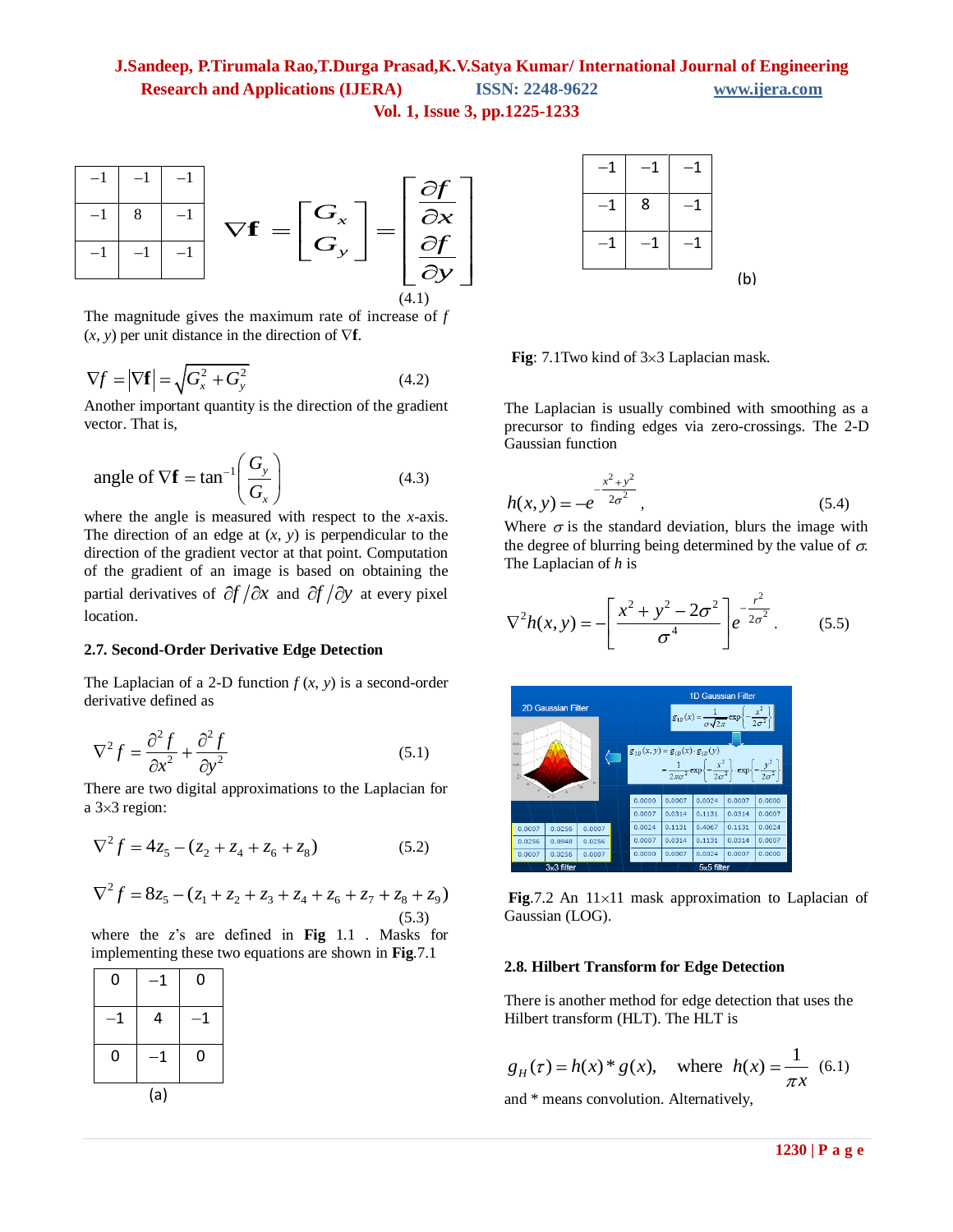**Vol. 1, Issue 3, pp.1225-1233**

(6.2)

Where  $G(f) = FT[g(x)]$  (FT means the Fourier transform),  $G_H(f) = FT[g_H(x)]$ , and

$$
H(f) = -j\operatorname{sgn}(f),\tag{6.3}
$$

Where the sign function is defined as

 $sgn(f) = 1$  when  $f > 0$ ,  $sgn(f) = -1$  when  $f < 0$ , (6.4)

 $sgn(0) = 0$ 

### **2.9. Short Response Hilbert Transform for Edge Detection**

Based on Canny's criterion, we develop the short response Hilbert transform (SRHLT), which is the intermediate of the original HLT and the differentiation operation. For edge detection, the SRHLT can compromise the advantages of the HLT and differentiation. It can well distinguish the edges from the non-edge regions and at the same time are robust to noise. We also find that there are many ways to define the SRHLT.

## **3. IMAGE SEGMENTATION**

### **3.1. Segmentation Method**

Segmentation process consists of several steps. The first of all is input image conversion to chosen feature space, which may depends of used clustering method. In our case is input image converted from RGB color space to  $L^*u^*v^*color$  space and  $L^*$ ,  $u^*$  and  $v^*$  values are features respectively attributes for fuzzyc-means clustering method.

Next step after input image conversion to feature space is applied clustering. In our case, we have chosen fuzzy cmeans clustering method, settings are in experiments section.

After these two steps (input image conversion to feature space of clustering method and accomplishing clustering method) is accomplished next segmentation method.

Combination of both Image Segmentation And Edge Detection



Fig 3.1 Combination of both image segmentation and Edge detection

# **4. RESULTS**



Fig 4.1 Original input image:



Fig 4.2 HSV image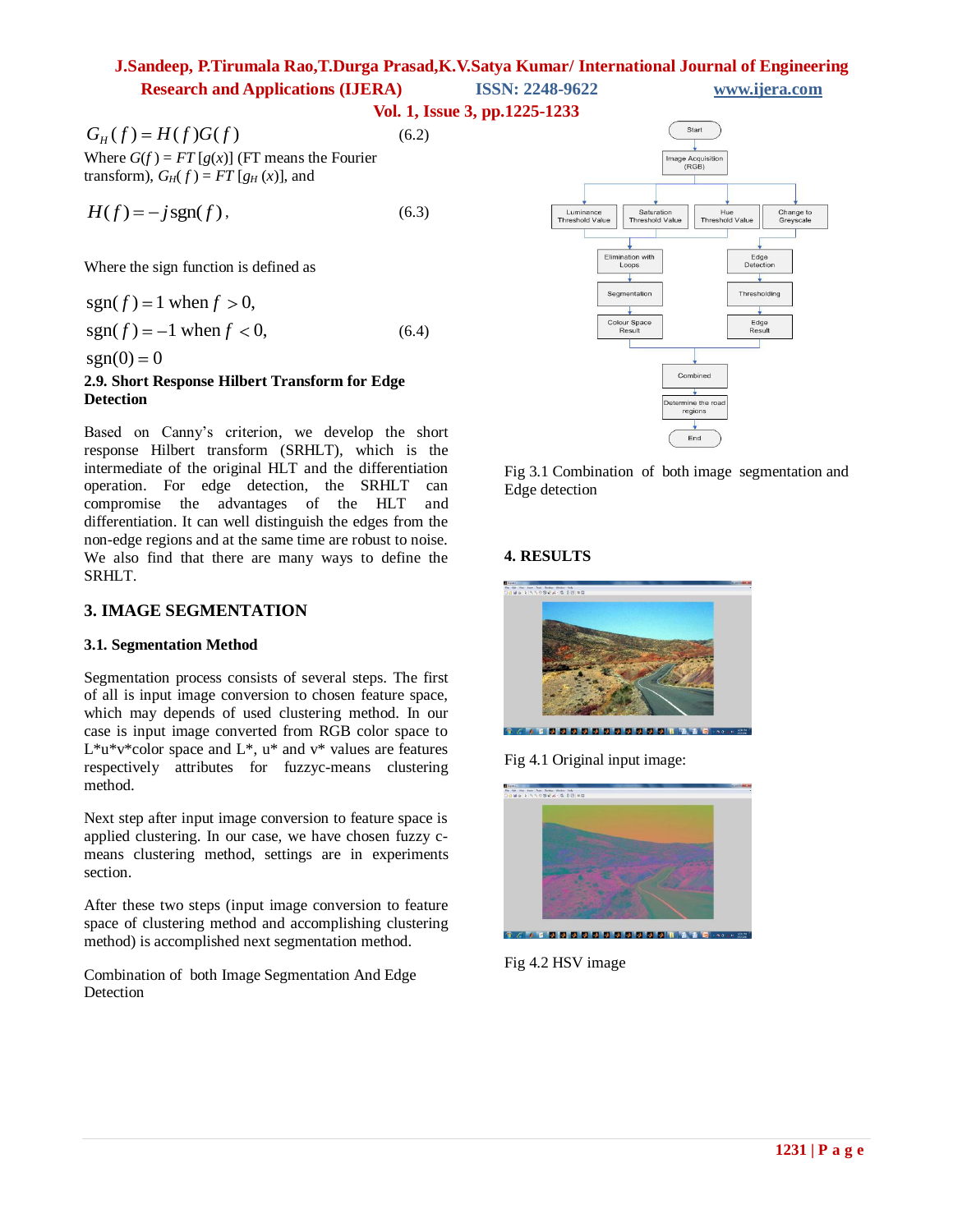**Vol. 1, Issue 3, pp.1225-1233**

**Depthson**<br>The Southern House<br>(200<mark>0)</mark> No. 5550600 6 8 9 5 6 5 6 5 6 5 6 5 6 6 6 6 6 6 6 7 6 8





Fig 4.4 YCBCR Image



Fig 4.5 IM tool Image



Fig 4.6 Pixel Representations

Fig 4.7 Final Edge Detected Image

# **5. CONCLUSION**

The road extraction process can be divided into two groups, namely automatic and semi- automatic (or



manual). The automatic way is getting popular attentions due to its short processing time. The Hybrid SCSS-EDGE methodology mentioned in this study is able to extract road regions automatically, both in rural and urban areas, from high-resolution satellite imageries in a very fast way. The results can be obtained from the hybrid results from color space elements (luminance, saturation and hue) and the edge details of roads. Besides, a number of adjustments are discussed to effectively extract the road network. The advantages of this method are its fast, accurate yet simple algorithms. In addition, it can provide valuable references for organizations or companies which deal with road maps and GPS (Global Position System).

# **REFERENCES**